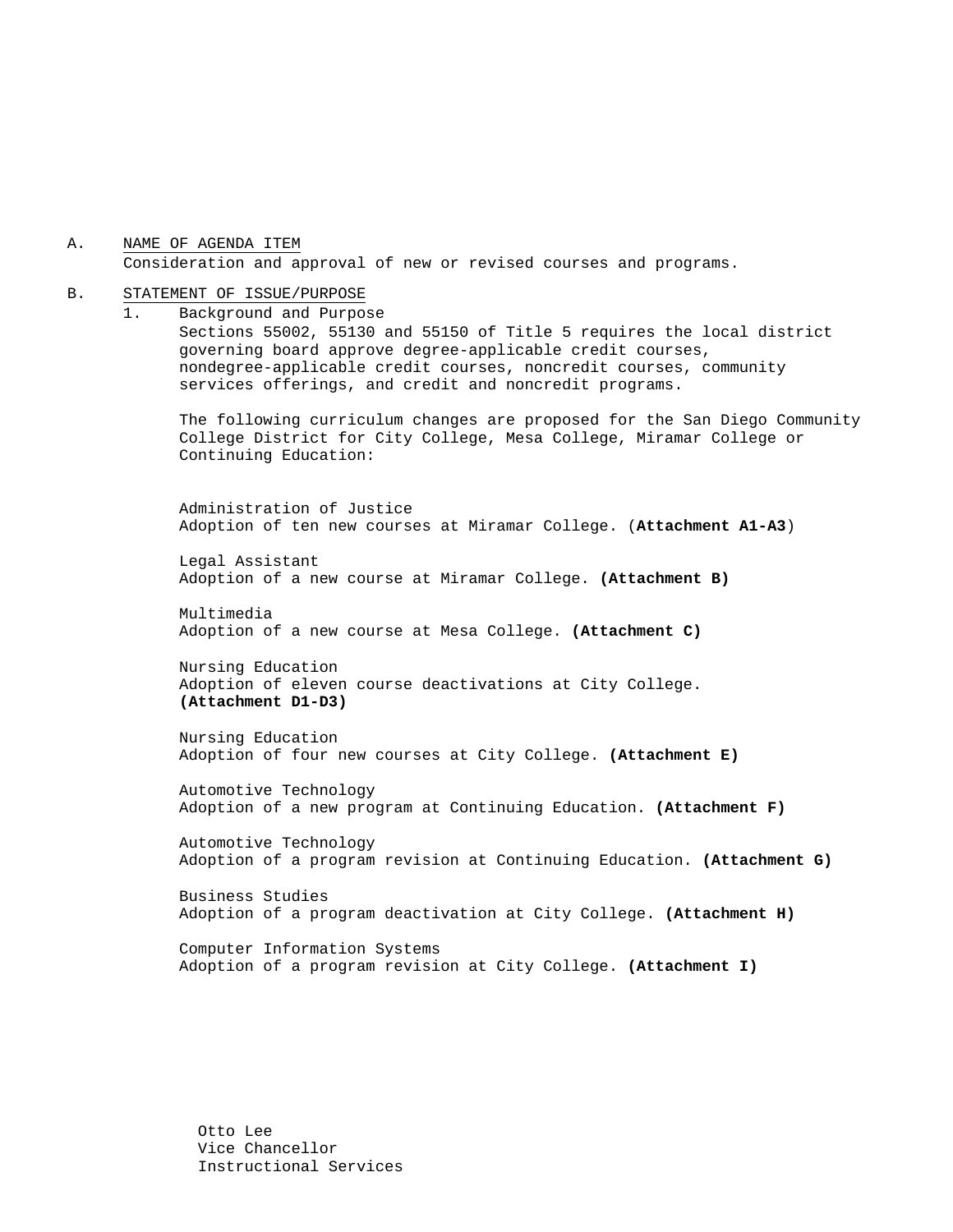Homeland Security Adoption of a new program at Miramar College. **(Attachment J)**

Nursing Education Adoption of a program revision at City College. **(Attachment K)** 

Peace Studies Adoption of a program revision at City College. **(Attachment L)** 

Sustainability Adoption of a new program at City College. **(Attachment M)**

### 2. Cost and Funding

There is no additional cost to the District

### C. PROPOSAL

The Board of Trustees hereby grants authority to take the action outlined in Part A.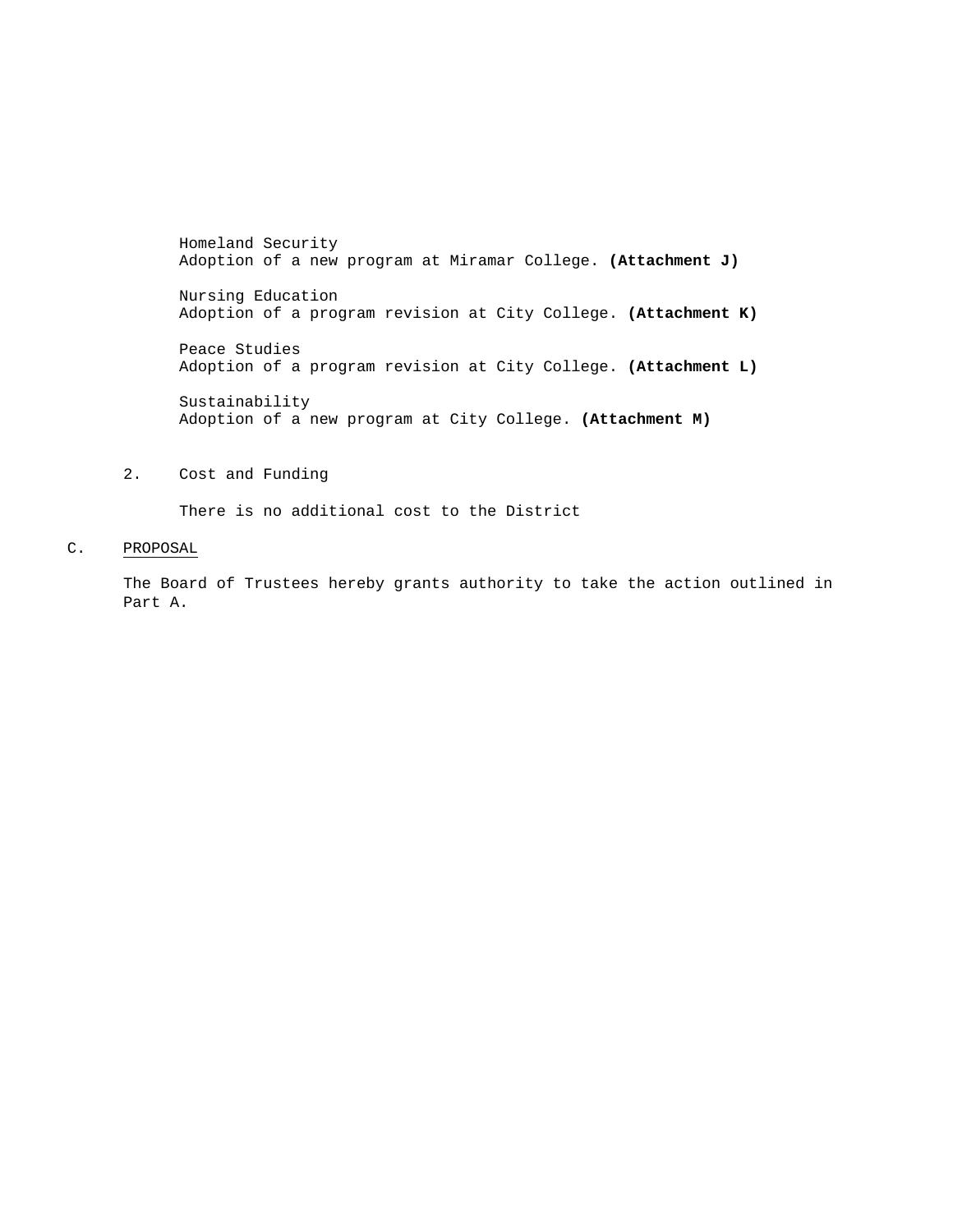Adoption of ten new courses at Miramar College.

Proposed new courses at Miramar College:

### **359 Field Training Officer Update 4 hours lecture, 12 - 20 hours lab, 0.5 units Grade Only**

*Prerequisite:* Administration of Justice 384 with a grade of "C" or better, or equivalent Basic P.O.S.T. Certified Academy. This course develops instructional skills and techniques for current police officers assigned as Field Training Officers (FTOs) providing standardized training to newly assigned patrol officers. Topics include techniques of training, application of knowledge and skills in the field, methods of trainee feedback and evaluation, learning styles, and communication skills. This course is intended for practicing law enforcement officers and may be repeated as necessary to meet a legally mandated training requirement or as a condition of continued or volunteer employment. (FT) Not applicable to the Associate Degree.

#### **361D Defensive Tactics Building Searches 0-1 hour lecture, 7 - 15 hours lab, 0.2 units Grade Only**

*Prerequisite:* Administration of Justice 384 with a grade of "C" or better, or equivalent Basic P.O.S.T. Certified Academy. This course develops skills and techniques for

current peace officers to search buildings for persons armed with dangerous weapons. Topics include officer mindset, approach to the target, types of entries, partner communication, officer responsibilities, and equipment considerations. This course is intended for practicing law enforcement officers and may be repeated as necessary to meet a legally mandated training requirement or as a condition of continued or volunteer employment. (FT) Not applicable to the Associate Degree.

### **361L Less-Lethal Munitions Training (LLMT) 0-1 hour lecture, 7 - 15 hours lab, 0.2 units Grade Only**

*Prerequisite:* Administration of Justice 323 with a grade of "C" or better, or equivalent S.T.C. Certified Correctional Officer Core Course Academy or Administration of Justice 384 with a grade of "C" or better, or equivalent Basic P.O.S.T. Certified Academy or Administration of Justice 385 with a grade of "C" or better, or equivalent military law enforcement specialist training program. This course provides training on the use of lesslethal munitions for current law enforcement officers. Topics include safety guidelines, history and development, terminology, legal issues, use of force guidelines, employment techniques, and documentation. This course is intended for practicing law enforcement officers and may be repeated as necessary to meet a legally mandated training requirement as a condition of continued paid or volunteer employment. (FT) Not

applicable to the Associate Degree.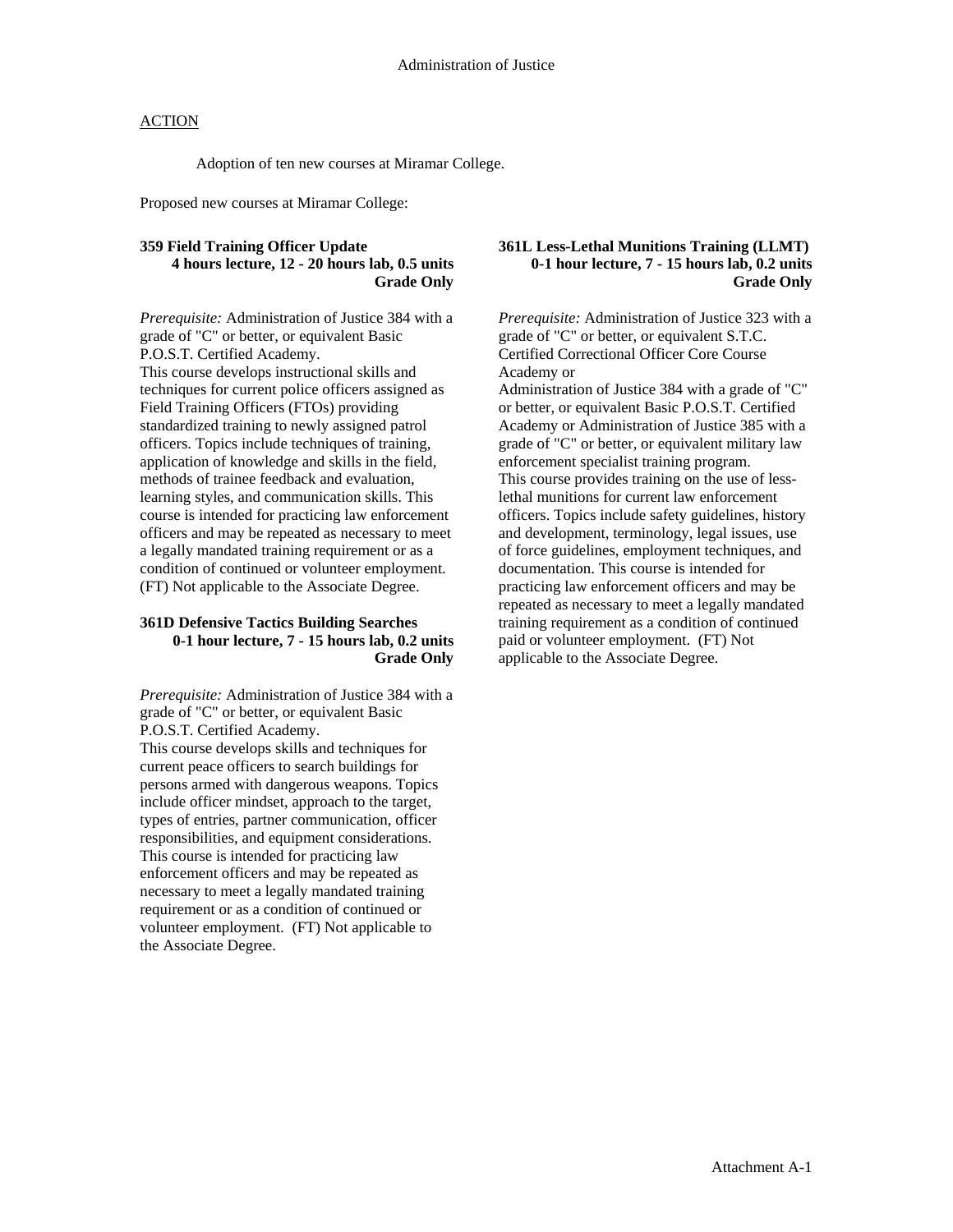### **361T Block 20: Force Options / Internal Affairs for Correctional Deputies 0 - 1 hours lecture, 7 - 15 hours lab, 0.2 units Grade Only**

*Prerequisite:* Administration of Justice 323, Administration of Justice 265A or Administration of Justice 324 each with a grade of "C" or better, or equivalent S.T.C. Certified Correctional Officer Core Course Academy. This course provides refresher training on defensive tactics, force options/transition techniques, and Internal Affairs investigations. Students will participate in practical training exercises and scenarios, including defensive tactics and force transition drills. This course is intended for current correctional deputies including Peace Officers, Adult Corrections Officers, Juvenile Corrections Officers and Supervisors, who are free of injuries and on full duty status. This course may be repeated as necessary to meet a legally mandated training requirement as a condition of continued or volunteer employment. (FT) Not applicable to the Associate Degree.

#### **366 Radar-Laser Operator (LIDAR) 0 - 1 hours lecture, 7 - 15 hours lab, 0.2 units Grade Only**

*Prerequisite:* Administration of Justice 384 with a grade of "C" or better, or equivalent Basic P.O.S.T. Certified Academy. This course prepares current law enforcement officers to operate radar- and laser-based vehicle speed measurement devices. Topics include scientific principles, operational considerations, device operation, and legal considerations. This course is intended for practicing law enforcement officers and may be repeated as necessary to meet a legally mandated training requirement or as a condition of continued paid or volunteer employment. (FT) Not applicable to the Associate Degree.

#### **367 Traffic Collision Computer Aided Diagramming 4 hours lecture, 12 - 20 hours lab, 0.5 units Grade Only**

*Prerequisite:* Administration of Justice 384 with a grade of "C" or better, or equivalent Basic P.O.S.T. Certified Academy. This course teaches current law enforcement officers to prepare diagrams of traffic collision scenes using specialized computer software. Topics include manual and electronic data gathering, computer software functions, and collision scene diagram composition. This course is intended for practicing law enforcement officers and may be repeated as necessary to meet a legally mandated training requirement or as a condition of continued paid or volunteer employment. (FT) Not applicable to the Associate Degree.

## **368 Critical Incidents/Tactical Commander's Course**

**24 - 40 hours lab, 0.5 units Grade Only** 

*Prerequisite:* Administration of Justice 384 with a grade of "C" or better, or equivalent Basic P.O.S.T. Certified Academy. This Peace Officer Standards and Training (POST) certified course provides current law enforcement officers with the knowledge and skills to serve as commanders during critical incidents. Topics include critical incident preplanning, problem solving strategies, incident management, and communication. This course is intended for practicing peace officers functioning as first-line managers or above. (FT) Not applicable to the Associate Degree.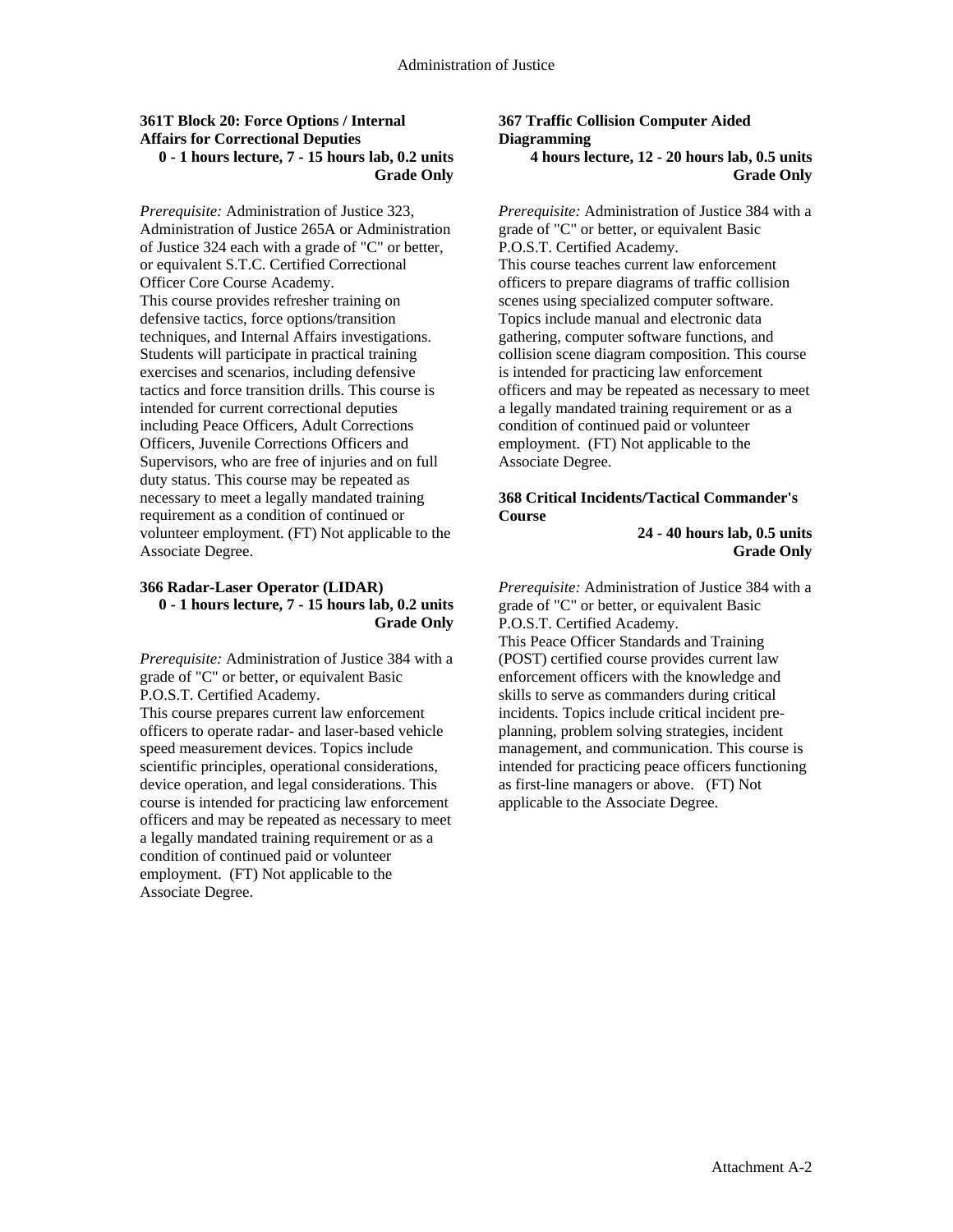### **369 Drug Influence: 11550 0 - 1 hours lecture, 7 - 15 hours lab, 0.2 units Grade Only**

*Prerequisite:* Administration of Justice 384 with a grade of "C" or better, or equivalent Basic P.O.S.T. Certified Academy.

This course provides an overview of illegal drug characteristics, effects, and detection from a law enforcement perspective. Topics include drug categories, characteristics, history, effects, packaging, and drug detection. Students also practice conducting drug test evaluations including standardized field sobriety tests. This course is intended for practicing law enforcement officers and may be repeated as necessary to meet a legally mandated training requirement or as a condition of continued or volunteer employment. (FT) Not applicable to the Associate Degree.

#### **378 Defensive Tactics Instructor 72 - 88 hours lab, 1.5 units Grade Only**

*Prerequisite:* Administration of Justice 323 with a grade of "C" or better, or equivalent S.T.C. Certified Correctional Officer Core Course Academy or

Administration of Justice 384 with a grade of "C" or better, or equivalent Basic P.O.S.T. Certified Academy or Administration of Justice 385 with a grade of "C" or better, or equivalent military law enforcement specialist training program This course prepares current peace officers to serve as instructors for defensive tactics courses. Topics include presentation skills, civil liability, close quarters defensive tactics, restraint techniques, searches, takedown techniques, handgun retention, disarming techniques, use of the police baton, force option transitions, and edged weapon defense. This course is intended for practicing law enforcement officers and may be repeated as necessary to meet a legally mandated training requirement or as a condition of continued or volunteer employment. (FT) Not applicable to the Associate Degree.

## **379 Academy Instructor Certification Course (AICC)**

**32 - 40 hours lecture, 0.5 units Grade Only** 

*Prerequisite:* Administration of Justice 384 with a grade of "C" or better, or equivalent Basic P.O.S.T. Certified Academy.

This course prepares current peace officers to serve as instructors for Peace Officer Standards and Training (POST)-certified courses in a law enforcement academy environment. Topics include instructor roles and responsibilities; adult learning fundamentals; lesson planning; instructional design; lesson delivery; instructional resources; presentation and facilitation skills; POST requirements, policies, procedures and resources; and evaluation and testing protocol. This course is intended for practicing law enforcement officers. (FT) Associate Degree Credit only and not Transferable.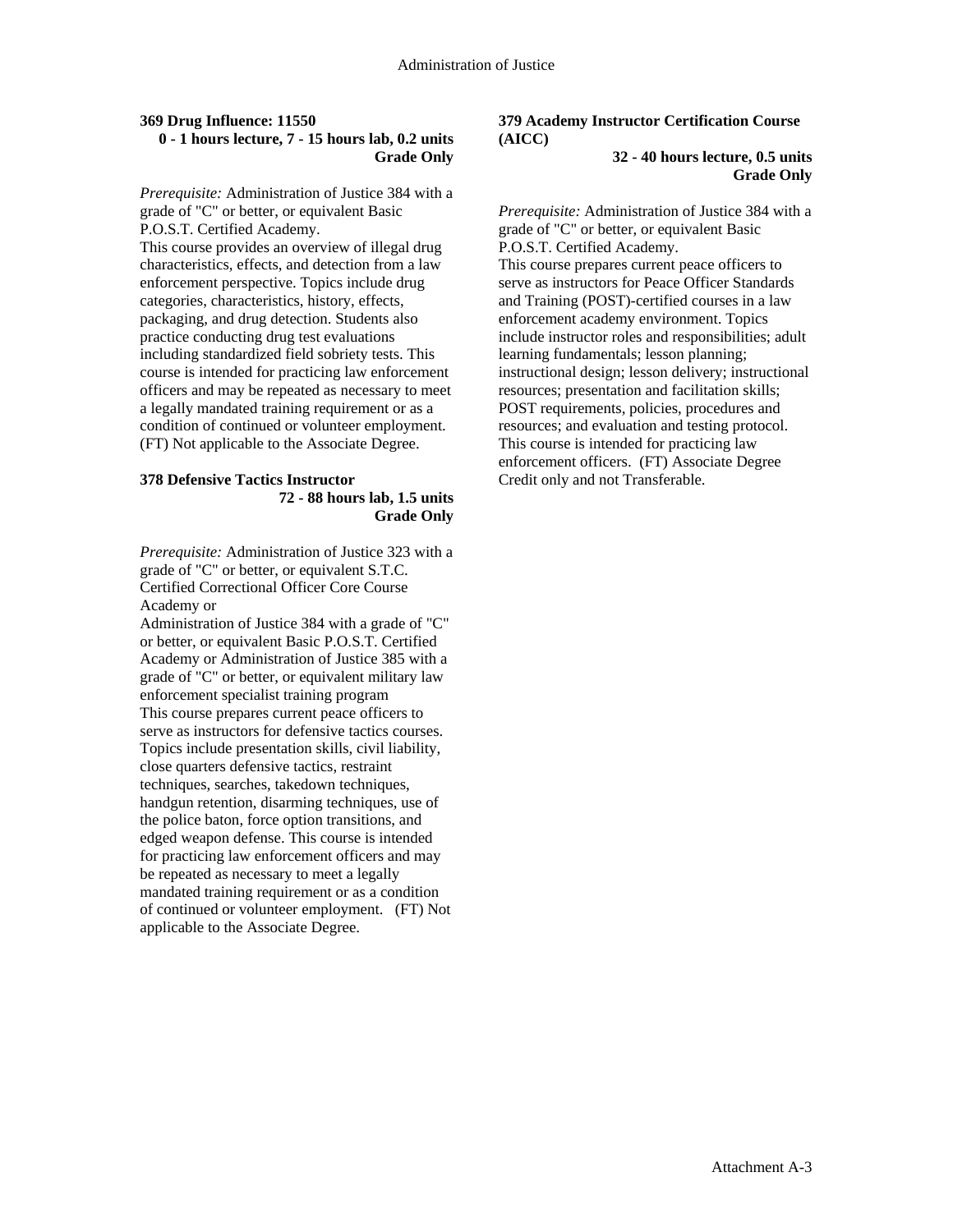Adoption of a new course at Miramar College.

Proposed new course at Miramar College:

## **270 Paralegal Internship/Work Experience 60 - 300 hours other, 1-4 units Grade Only**

*Corequisite:* Completion of or concurrent enrollment in Legal Assistant 100B with a grade of "C" or better, or equivalent A program of applied learning experiences for students employed in a paralegal-related job or internship under the supervision of an attorney in a law office, government agency, or other legal setting. One unit of credit is earned for each 75 hours of paid employment or 60 hours of volunteer work. This course may be taken four times for a maximum of 16 units. However, the combined maximum credit for all Work Experience courses from all disciplines may not exceed 16 units. This course is intended for students majoring in Paralegal or those interested in the legal field. (FT) Associate Degree Credit & transfer to CSU and/or private colleges and universities.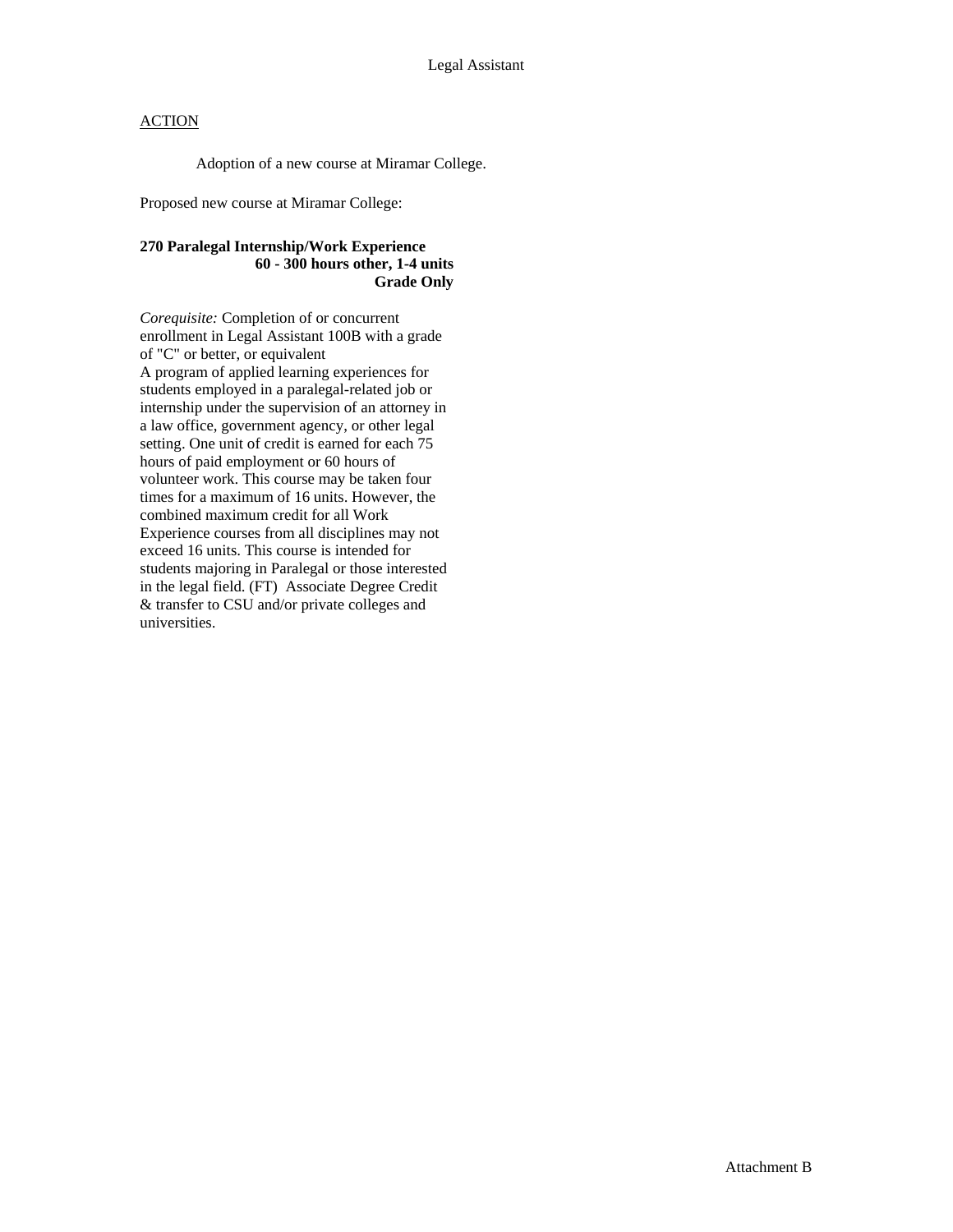Adoption of a new course at Mesa College.

Proposed new course at Mesa College:

## **124 Digital Image Editing II: Advanced Photoshop**

### **48 - 54 hours lecture, 3 units Letter Grade or Pass/No Pass Option**

*Advisory:* Multimedia 121 with a grade of "C" or better, or equivalent.

This advanced course is designed to develop and refine technical and conceptual skills in the professional applications of digital imaging theory and practice. Emphasis is placed on advanced digital methodologies and visual grammar in the design and production of both traditional and non-traditional works. Students complete a portfolio of digital work for professional presentation. This course is intended for multimedia and art majors and anyone interested in digital image design and editing. This course may be taken up to four times with significant software updates. Associate Degree Credit & transfer to CSU and/or private colleges and universities.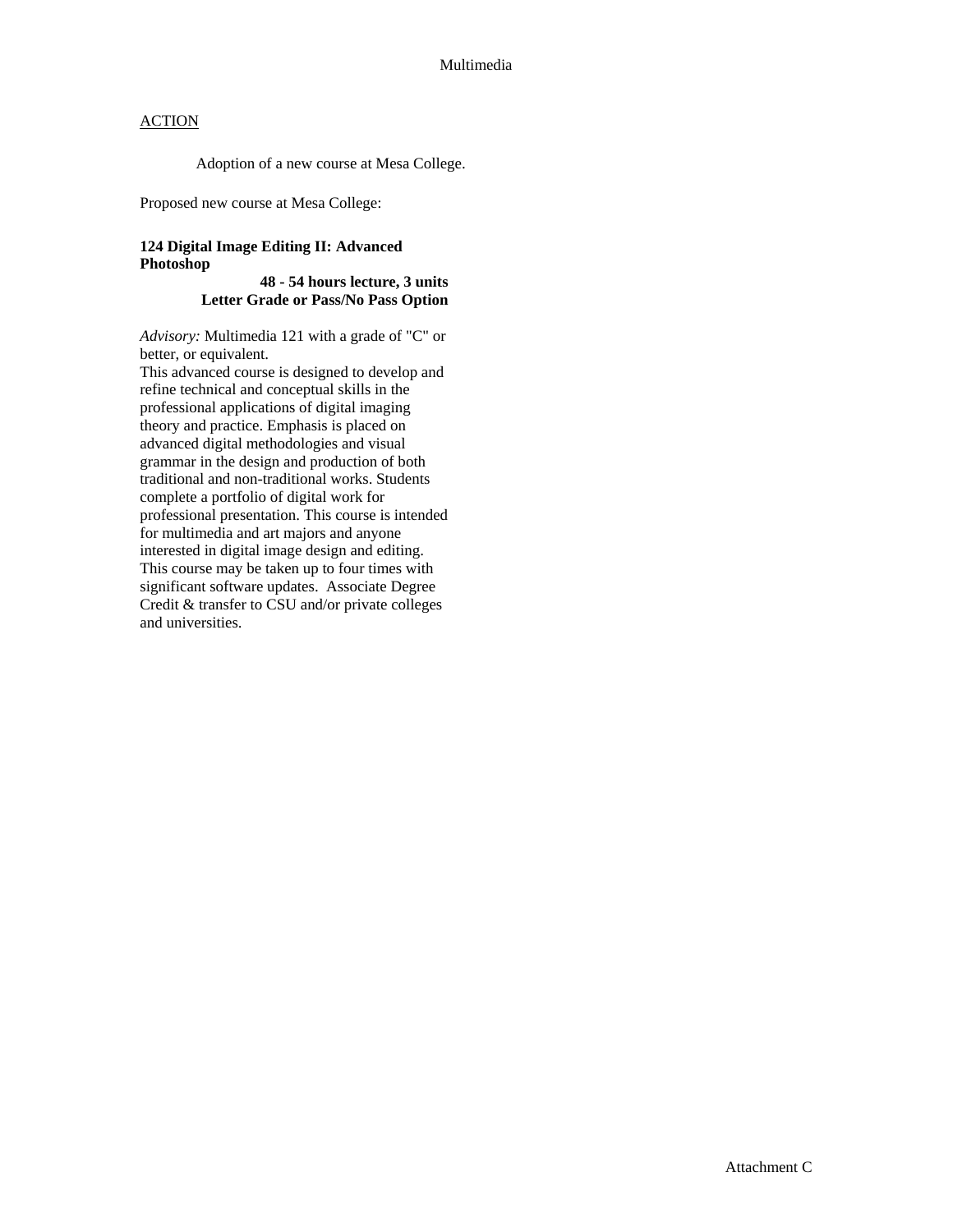Adoption of eleven course deactivations at City College.

Proposed course deactivations at City College (no longer active at any college):

## **101 Interactions in Nursing**

**16 - 18 hours lecture, 1 units Grade Only** 

*Advisory:* English 48 and English 49, each with a grade of "C" or better, or equivalent or Assessment Skill Levels R5 and W5. This course is intended for first year students pursuing an Associate of Science Degree in Nursing. Emphasis is placed on assisting the learner to develop and implement interpersonal communication skills within personal, professional and therapeutic relationships. Associate Degree Credit & transfer to CSU and/or private colleges and universities.

#### **102 Fundamental Nursing Concepts and Skills I**

**40 - 45 hours lecture, 96 - 108 hours lab, 4.5 units Grade Only** 

*Prerequisite:* Biology 205, Biology 230 and Biology 235, each with a grade of "C" or better, or equivalent.

*Corequisite:* Completion of or concurrent enrollment in Nursing Education 101 with a grade of "C" or better, or equivalent. *Advisory:* English 48 and English 49, each with a grade of "C" or better, or equivalent or Assessment Skill Levels R5 and W5. The course is intended for first year students pursuing an Associate of Science Degree in Nursing. This course introduces the learner to the philosophy and conceptual framework of the nursing program and roles of the associate degree nurse. Emphasis is on meeting the client's basic needs throughout the life cycle, utilizing the steps of the nursing process. Basic skills of client care are practiced in the college laboratory with supervised clinical experiences in acute care, long-term care, or community settings. (FT) Associate Degree Credit & transfer to CSU and/or private colleges and universities.

## **103 Fundamental Nursing Concepts and Skills II**

**40 - 45 hours lecture, 96 - 108 hours lab, 4.5 units Grade Only** 

*Prerequisite:* Nursing Education 101 and Nursing Education 102, each with a grade of "C" or better, or equivalent. *Advisory:* English 48 and English 49, each with a grade of "C" or better, or equivalent or Assessment Skill Level R5 and W5. *Limitation on Enrollment:* students must be enrolled in the nursing program. This course is intended for first year students pursuing an Associate of Science Degree in Nursing. The emphasis is on the development of physical assessment skills and fundamental principles of nursing care of clients throughout the life cycle. Basic skills of client assessment and care are practiced in the college laboratory with supervised clinical experiences in acute care, long-term care or community settings. (FT) Associate Degree Credit & transfer to CSU and/or private colleges and universities.

#### **104 Pharmacology for Nursing Practice 16 - 18 hours lecture, 1 units Grade Only**

*Advisory:* English 48 and English 49, each with a grade of "C" or better, or equivalent or Assessment Skill Levels R5 and W5. This course is intended for first year students pursuing an Associate of Science Degree in Nursing. Emphasis is placed on introduction to basic concepts of pharmacology. Legal, ethical, psychological, cultural and age-specific aspects of drug therapy will be presented. A nursing process approach to the principles of medication administration and dosage calculation will be included. Associate Degree Credit & transfer to CSU and/or private colleges and universities.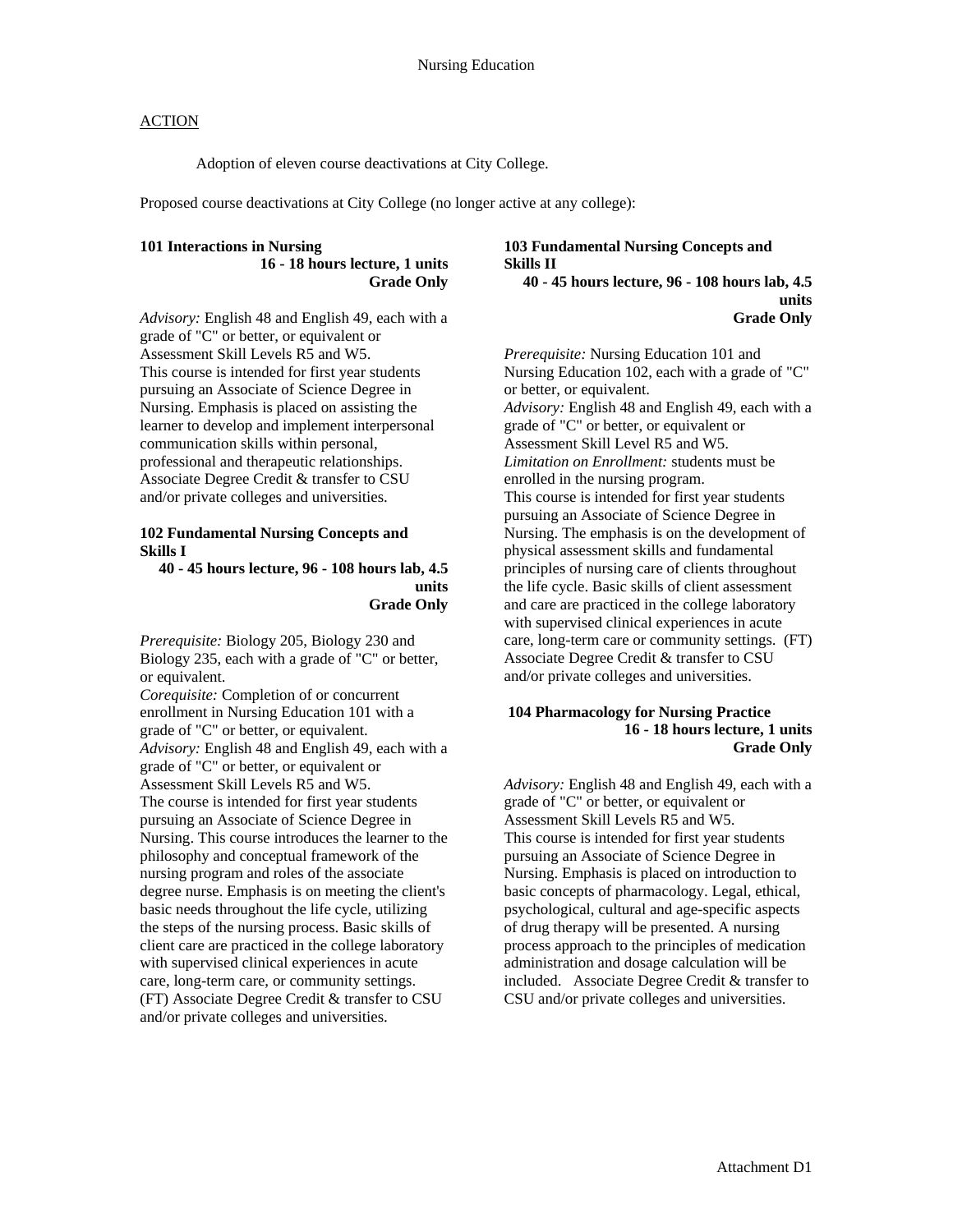#### **105 Adult Health Nursing I 40 - 45 hours lecture, 120 - 135 hours lab, 5 units Grade Only**

*Prerequisite:* Nursing Education 101, Nursing Education 103 and Nursing Education 104, each with a grade of "C" or better, or equivalent. *Advisory:* English 48 and English 49, each with a grade of "C" or better, or equivalent or Assessment Skill Level R5 and W5. This course is intended for first year students pursuing an Associate of Science Degree in Nursing. Emphasis is placed on the need for nutrition, elimination, activity/rest/sleep, and neurological integrity in the adult client, utilizing the nursing process to achieve and maintain maximum functioning. Advanced nursing care skills are practiced in the college laboratory with supervised clinical experiences in acute care, long-term care or community settings. (FT) Associate Degree Credit & transfer to CSU and/or private colleges and universities.

### **107 Adult Health Nursing II 40 - 45 hours lecture, 120 - 135 hours lab, 5 units Grade Only**

*Prerequisite:* Nursing Education 101, Nursing Education 103 and Nursing Education 104, each with a grade of "C" or better, or equivalent. *Advisory:* English 48 and English 49, each with a grade of "C" or better, or equivalent or Assessment Skill Levels R5 and W5. This course is intended for first year students pursuing an Associate of Science Degree in Nursing. Emphasis is placed on the need for oxygenation, circulation and regulation in the adult client, utilizing the nursing process to achieve and maintain maximum functioning. Advanced nursing care skills are practiced in the college laboratory with supervised clinical experiences in acute care, long-term care or community settings. (FT) Associate Degree Credit & transfer to CSU and/or private colleges and universities.

### **201 Transition to Associate Degree Nursing 24 - 27 hours lecture, 24 - 27 hours lab, 2 units Grade Only**

*Prerequisite:* Biology 205, Biology 230 and Biology 235, each with a grade of "C" or better, or equivalent *Advisory:* English 48 and English 49, each with a grade of "C" or better, or equivalent or Assessment Skill Levels R5 and W5. This course is intended to facilitate the transition of advanced placement students (Licensed Vocational Nurses) into the Associate of Science Degree in Nursing. Emphasis is placed on concepts related to program philosophy, conceptual framework, cultural sensitivity, growth and development, nursing process, and role expectations. Advanced assessment skills are practiced in the on campus laboratory. Associate Degree Credit & transfer to CSU and/or private colleges and universities.

### **202 Adult Health Nursing III**

**32 - 36 hours lecture, 120 - 135 hours lab, 4.5 units Grade Only** 

*Prerequisite:* Nursing Education 105 and Nursing Education 107 or Nursing Education 201, each with a grade of "C" or better, or equivalent.

*Advisory:* English 48 and English 49, each with a grade of "C" or better, or equivalent or Assessment Skill Levels R5 and W5. This course is intended for second year students pursuing an Associate of Science Degree in Nursing. Emphasis is placed on the need for oxygenation, circulation, regulation and safety in the adult client, utilizing the nursing process to achieve and maintain maximum functioning. Clinical experiences may include acute care, long-term care or community settings. (FT) Associate Degree Credit & transfer to CSU and/or private colleges and universities.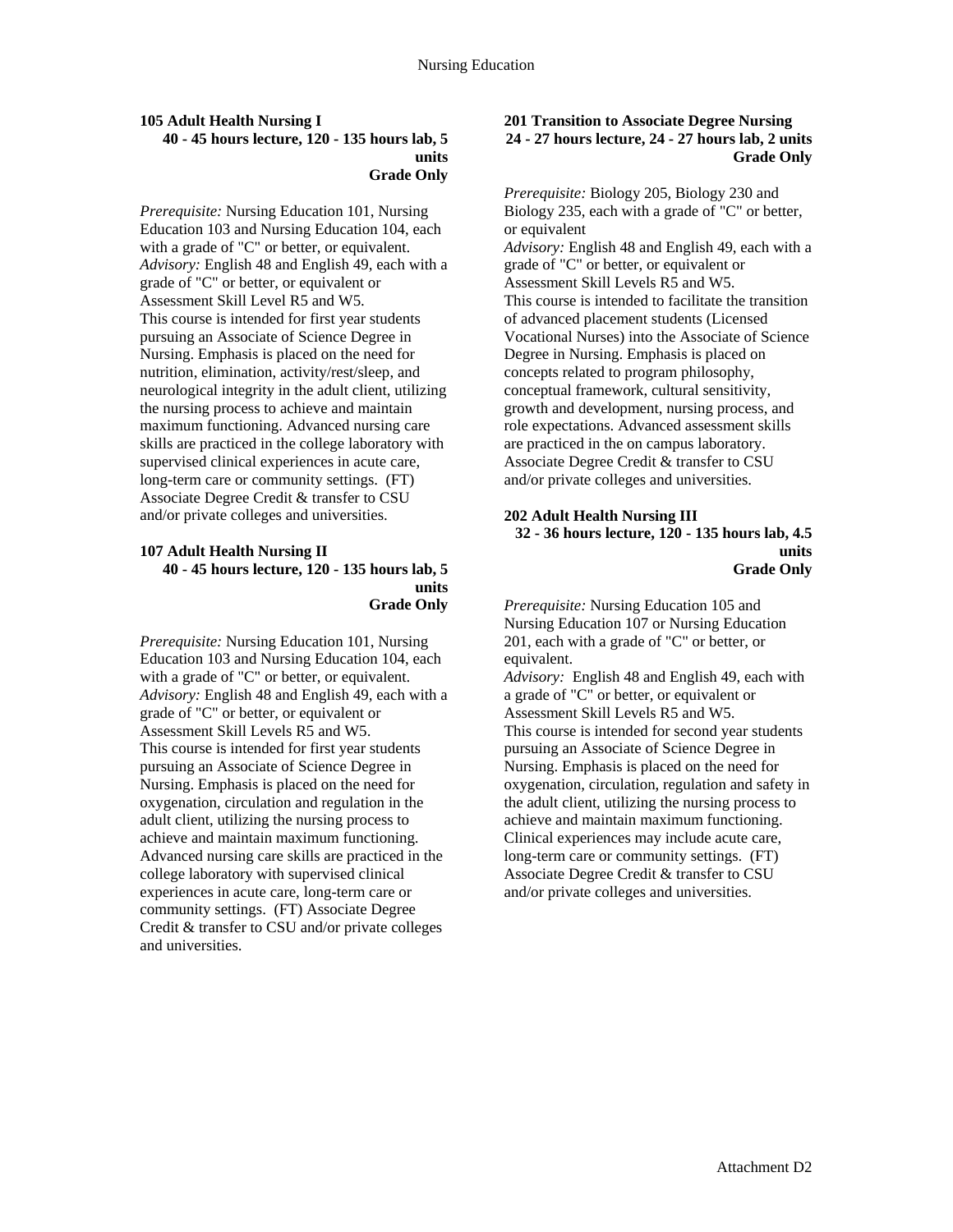#### **203 Psychosocial and Gerontological Nursing 32 - 36 hours lecture, 120 - 135 hours lab, 4.5 units Grade Only**

*Prerequisite:* Nursing Education 105 and Nursing Education 107 or Nursing Education 201, each with a grade of "C" or better, or equivalent.

*Advisory:* English 48 and English 49, each with a grade of "C" or better, or equivalent or Assessment Skill Levels R5 and W5. This course is intended for second year students pursuing an Associate of Science Degree in Nursing. It has two distinct components. The emphasis of the psychosocial component is on the effect of psychophysiologic problems on the client's ability to meet the need for love, belonging and self-esteem. The emphasis of the gerontological component is on the physiological and psychosocial changes of the older adult. The nursing process is utilized to achieve and maintain maximum functioning of the client throughout the life cycle. Clinical experiences may include acute care, chronic care, long-term care or community settings. (FT) Associate Degree Credit & transfer to CSU and/or private colleges and universities.

#### **204 Family Health Nursing 32 - 36 hours lecture, 144 - 162 hours lab, 5 units Grade Only**

*Prerequisite:* Nursing Education 202 and Nursing Education 203, each with a grade of "C" or better, or equivalent. *Advisory:* English 48 and English 49, each with a grade of "C" or better, or equivalent or Assessment Skill Levels R5 and W5. This course is intended for second year students pursuing an Associate of Science Degree in Nursing. Emphasis is on the needs of the childbearing family and the well/ill child, utilizing the nursing process to assist the family to achieve and maintain maximum functioning. Clinical experiences may include acute care, long- term care or community settings. (FT) Associate Degree Credit & transfer to CSU and/or private colleges and universities.

#### **205 Transition to the Registered Nurse Role 24 - 27 hours lecture, 120 - 135 hours lab, 4 units Grade Only**

*Prerequisite:* Nursing Education 202 and Nursing Education 203, each with a grade of "C" or better, or equivalent. *Advisory:* English 48 and English 49, each with a grade of "C" or better, or equivalent or Assessment Skill Levels R5 and W5. This course is intended for second year students pursuing an Associate of Science Degree in Nursing. The course focuses on the transition from student to staff nurse, emphasizing the responsibilities of planning, organizing, directing, and coordinating client care. The course includes the principles of leadership, delegation, time management, decision-making, collegial communication, group dynamics, conflict resolution and change. The clinical preceptorship experience requires the application of all previously learned concepts and skills. Acute care, long-term care or community settings will be utilized. (FT) Associate Degree Credit & transfer to CSU and/or private colleges and universities.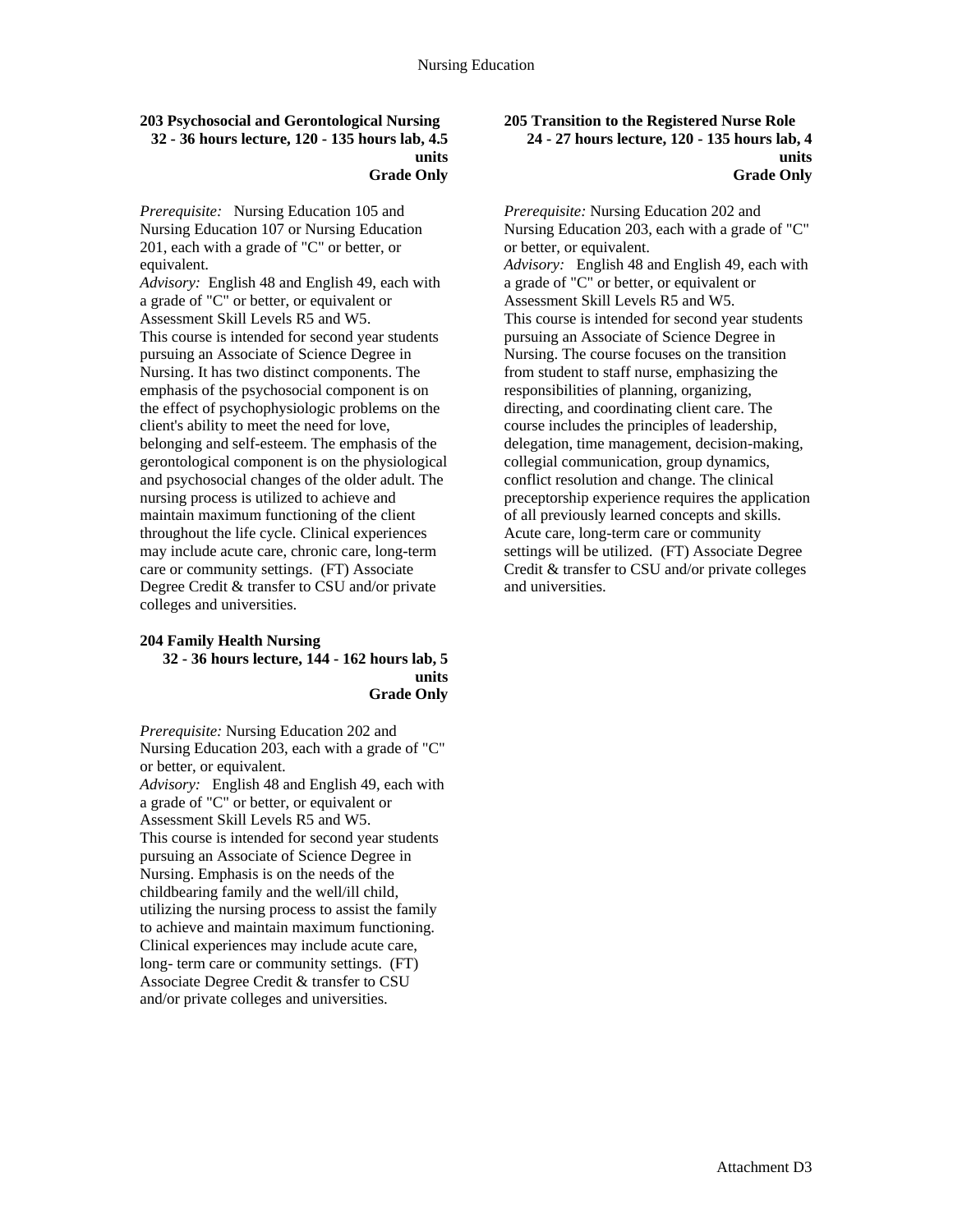Adoption of four new courses at City College.

Proposed new courses at City College:

### **240 Medical/Surgical Nursing III 32 - 36 hours lecture, 120 - 135 hours lab, 4.5 units Grade Only**

*Prerequisite:* Nursing Education 144, Nursing Education 146 and Nursing Education 235, each with a grade of "C" or better, or equivalent. *Limitation on Enrollment*: Special Admission must be admitted to program. This course assists the learner to synthesize and correlate nursing knowledge and skills in providing care to multiple clients who have complex, multi-system illnesses. Focus is for the learner to predict client needs and priorities, and evaluate outcomes of care. Associated psychomotor skills are integrated and practiced. This course is offered to students enrolled in the second year of the Associate of Science Degree in Nursing program. (FT) Associate Degree Credit & transfer to CSU and/or private colleges and universities.

#### **244 Medical Surgical Nursing IV 36 - 40.5 hours lecture, 108 - 121.5 hours lab, 4.5 units Grade Only**

*Prerequisite:* Nursing Education 240 with a grade of "C" or better, or equivalent Nursing Education 242 with a grade of "C" or better, or equivalent. *Limitation on Enrollment:* Special Admission must be admitted to program. Medical Surgical Nursing IV focuses on advanced application of the nursing process in the care of critically ill adult and geriatric clients. The student organizes and discriminates data to establish priorities of care. Correlated clinical experiences emphasize refinement of clinical decision-making, psychomotor skills and management of client care in professional nursing practice. This course is offered to students in the final semester of the Associate of Science Degree in Nursing program. (FT) Associate Degree Credit & transfer to CSU and/or private colleges and universities.

#### **245 Pharmacology for Nursing VII 16 - 18 hours lecture, 1 units Pass/No Pass**

*Corequisite: Completion of or concurrent enrollment in:* Nursing Education 242 with a grade of "C" or better, or equivalent NRSE 244. *Limitation on Enrollment:* Special Admission must be admitted to program. This course is an elective supplement to NRSE 244, Medical Surgical Nursing IV. Emphasis is placed on drug categories and medications introduced in NRSE 244, used in critical care environments. A nursing process approach to the principles of medication administration and dosage calculation is included. This course is offered to students enrolled in the Associate of Science Degree in Nursing program. Associate Degree Credit & transfer to CSU and/or private colleges and universities.

#### **246 Leadership in Nursing 36 - 40.5 hours lecture, 108 - 121.5 hours lab, 4.5 units Grade Only**

*Prerequisite:* Nursing Education 240 with a grade of "C" or better, or equivalent Nursing Education 242 with a grade of "C" or better, or equivalent.

*Limitation on Enrollment:* This course is not open to students with previous credit for NRSE 205. Special Admission - must be admitted to program.

The course focuses on the transition from student to staff nurse, emphasizing the responsibilities of planning, organizing, directing, and coordinating client care. Principles of leadership, delegation, time management, decision-making, collegial communication, group dynamics, conflict resolution, and change are included. The clinical preceptorship experience requires the application of all previously learned concepts and skills. Acute care, long-term care or community settings are utilized. This course is offered to the students in the final semester of the Associate of Science Degree in Nursing program. (FT) Associate Degree Credit & transfer to CSU and/or private colleges and universities.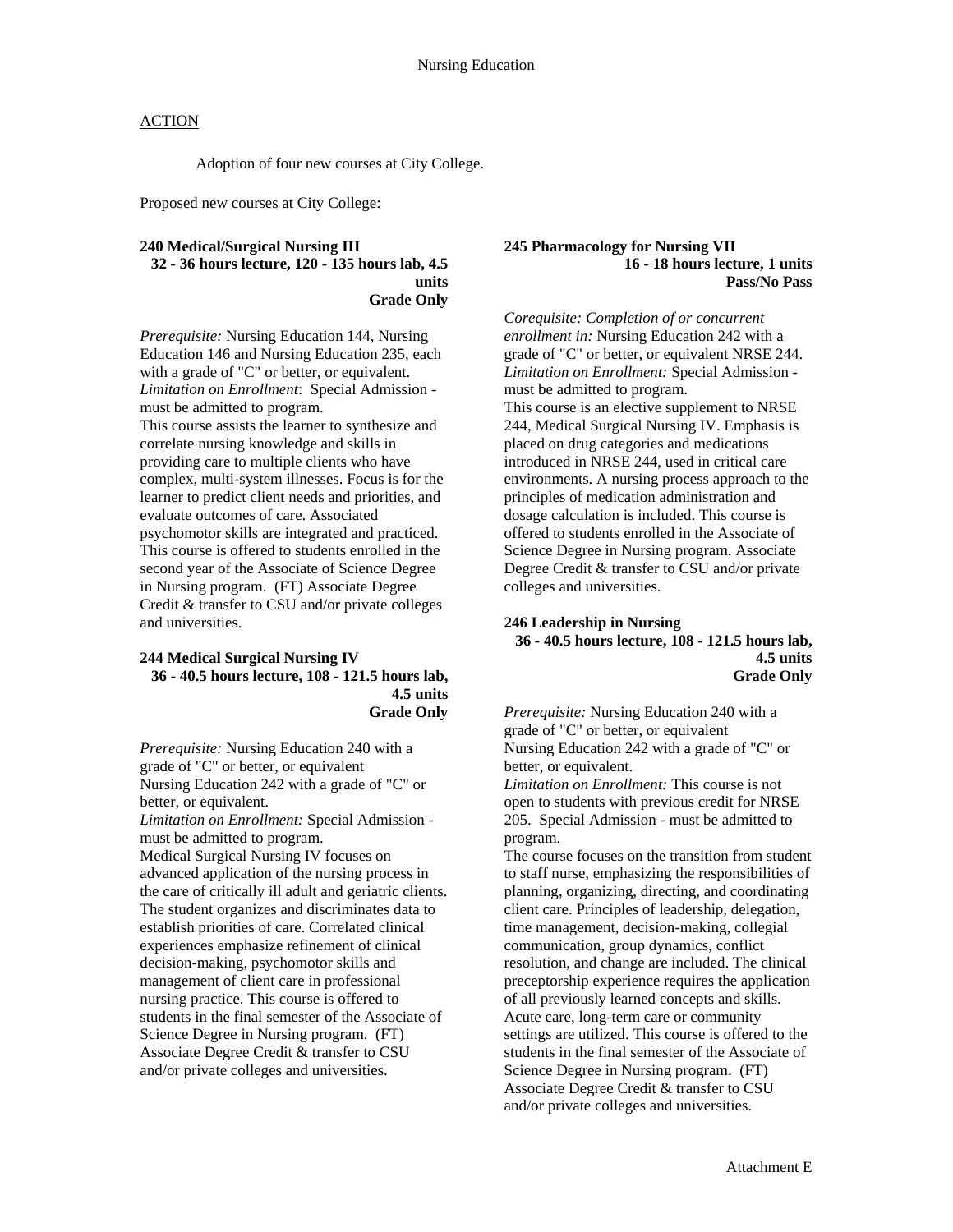### Automotive Technology

Pursuant to Section 78016 of the Education Code, the following is a program review summary: Brake/Suspension and Light Service Technician Program

|                                                        |    | Draw Duspension and Light Dervice Technician Trogram                                                              |                                                                                                                                                                                                                                                  |
|--------------------------------------------------------|----|-------------------------------------------------------------------------------------------------------------------|--------------------------------------------------------------------------------------------------------------------------------------------------------------------------------------------------------------------------------------------------|
| Labor Market Information <sup>1</sup> :<br>A.<br>2018. |    |                                                                                                                   | The annual average number of persons employed in the Brake/<br>Suspension and Light Service Technician program area is 75,700<br>in San Diego County in the 2008 Employment year.<br>Approximately 19,800 new job openings are projected through |
| <b>B.</b>                                              |    | Duplication <sup>2</sup> :                                                                                        | Cuyamaca College, Imperial Valley College, Mira Costa College,<br>Miramar College, Palomar College, Southwestern College.                                                                                                                        |
| $\mathcal{C}$ .                                        |    | Effectiveness <sup>3</sup> :                                                                                      | Program Area OR the projected enrollment 50 students for the<br>2011-2012 year in a New Program area.                                                                                                                                            |
|                                                        |    |                                                                                                                   | Information was obtained from California Labor Market Info at www.edd.ca.gov                                                                                                                                                                     |
|                                                        | 2. | Information was obtained from the following school websites: CCCO Data Mart, Local College<br>catalogs/Web sites. |                                                                                                                                                                                                                                                  |
|                                                        | 3. | Information was obtained from current enrollment figures.                                                         |                                                                                                                                                                                                                                                  |

**ACTION** 

Adoption of a new program at Continuing Education.

Proposed new program at Continuing Education:

## **Certificate of Completion: Brake/Suspension and Light Service Technician Program Courses Required for the Major:**

AUTO 507, Automotive Technician AUTO 507A, Engine/Electrical/Performance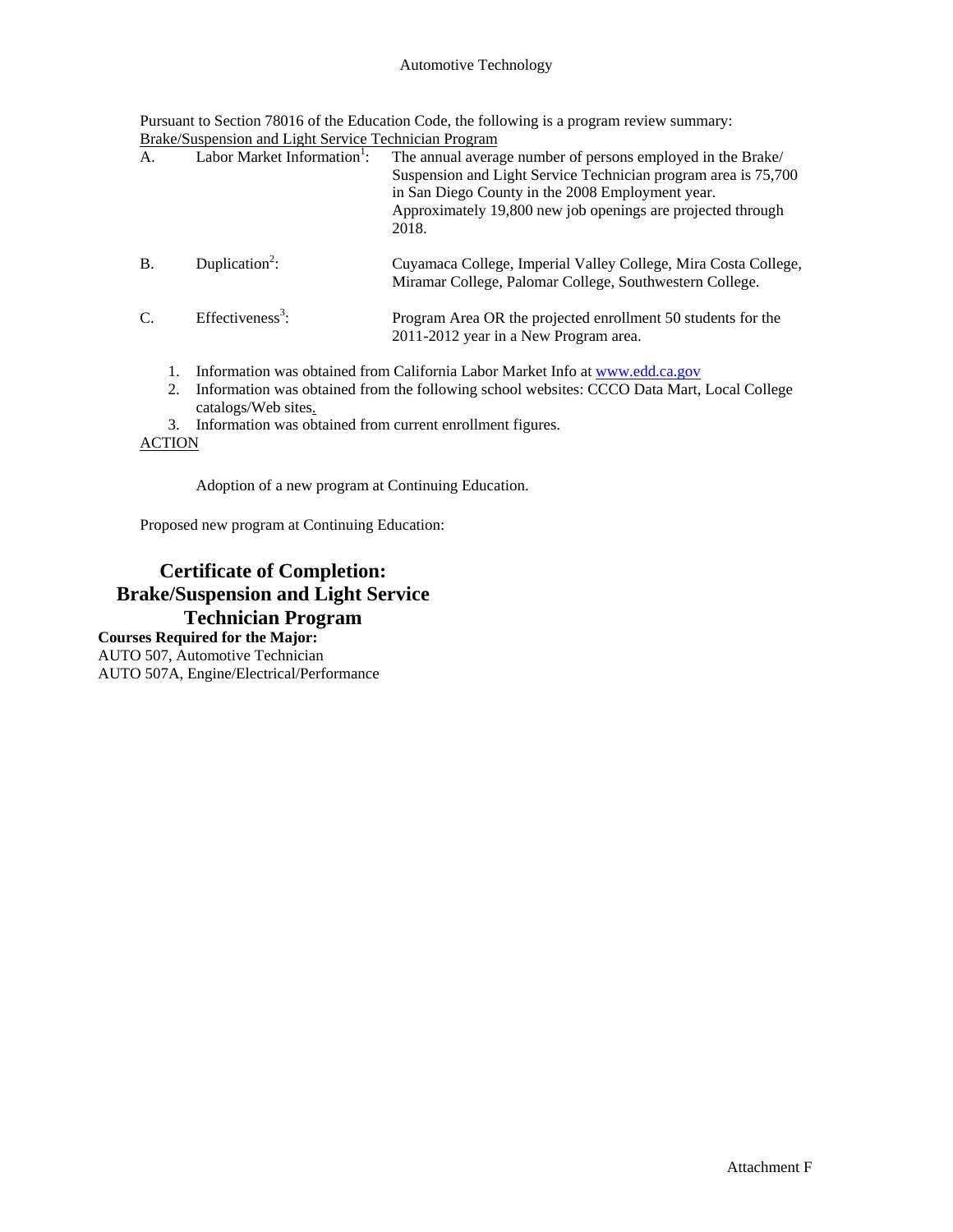Adoption of a program revision at Continuing Education.

Proposed program revision at Continuing Education:

# **Certificate of Completion: Auto Body and Paint Technician Program**

**Courses Required for the Major:** AUTO 411, Auto Body and Paint Technician AUTO 411A,Auto Body Refinishing Technician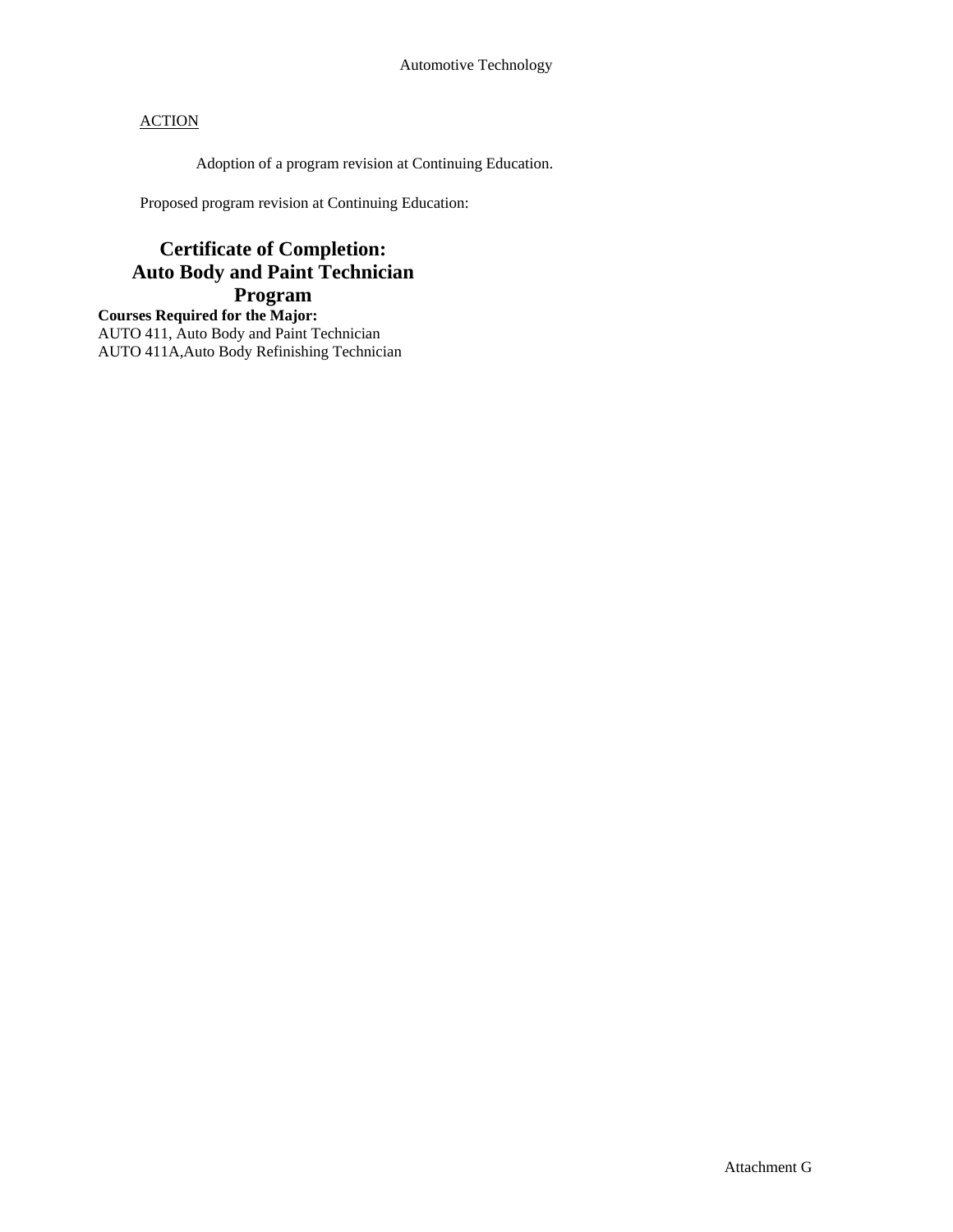Adoption of a program deactivation at City College.

Proposed program deactivation at City College:

## **Certificate of Performance Financial Services**

| <b>Courses Required for the Major:</b>   |  |
|------------------------------------------|--|
|                                          |  |
| <b>BUSE 113 International Finance or</b> |  |
| ECON 121 Principles of Microeconomics    |  |
| CRTE 180 Microsoft Office                |  |
| CONF 110 Personal Financial Management 3 |  |
| ECON 120 Principles of Macroeconomics    |  |
| Total Units = 15                         |  |

# **Certificate of Performance Loan Closer**

| <b>Courses Required for the Major:</b>    | <b>Units</b> |
|-------------------------------------------|--------------|
| BANK 102 Mortgage Brokerage and Banking 4 |              |
|                                           |              |
| $Total Units = 8$                         |              |

## **Certificate of Performance Loan Processor**

| <b>Courses Required for the Major:</b>           | $\mathbf{I}$ Inite<br>ешь |
|--------------------------------------------------|---------------------------|
| <b>BANK 102 Mortgage Brokerage and Banking 4</b> |                           |
|                                                  |                           |
| $Total Units = 9$                                |                           |

## **Certificate of Performance Writing/Computation**

| <b>Courses Required for the Major:</b> Units              |                                     |
|-----------------------------------------------------------|-------------------------------------|
|                                                           |                                     |
| <b>BUSE 092 Introduction to Business Communication or</b> |                                     |
|                                                           |                                     |
|                                                           | <b>Total Units = <math>6</math></b> |

## **Certificate of Achievement Mortgage Brokerage and Banking**

| <b>Courses Required for the Major:</b> Units |  |
|----------------------------------------------|--|
| BANK 102 Mortgage Brokerage and Banking 4    |  |
|                                              |  |
|                                              |  |
| BANK 108 Principles of Loan Closing 4        |  |

**Total Units = 18**

# **Associate in Arts Degree Mortgage Brokerage and Banking**

| <b>Courses Required for the Major:</b><br>the control of the control of the control of | <del>Hnits</del> |
|----------------------------------------------------------------------------------------|------------------|
| BANK 102 Mortgage Brokerage and Banking 4                                              |                  |
|                                                                                        |                  |
|                                                                                        |                  |
|                                                                                        |                  |
|                                                                                        |                  |
| BUSE 140 Business Law and the Legal Environment 3                                      |                  |
|                                                                                        |                  |
| ECON 120 Principles of Macroeconomics 3                                                |                  |
| PHIL 102B Introduction To Philosophy: Values 3                                         |                  |
|                                                                                        |                  |
|                                                                                        |                  |
|                                                                                        |                  |

**Total Units = 40**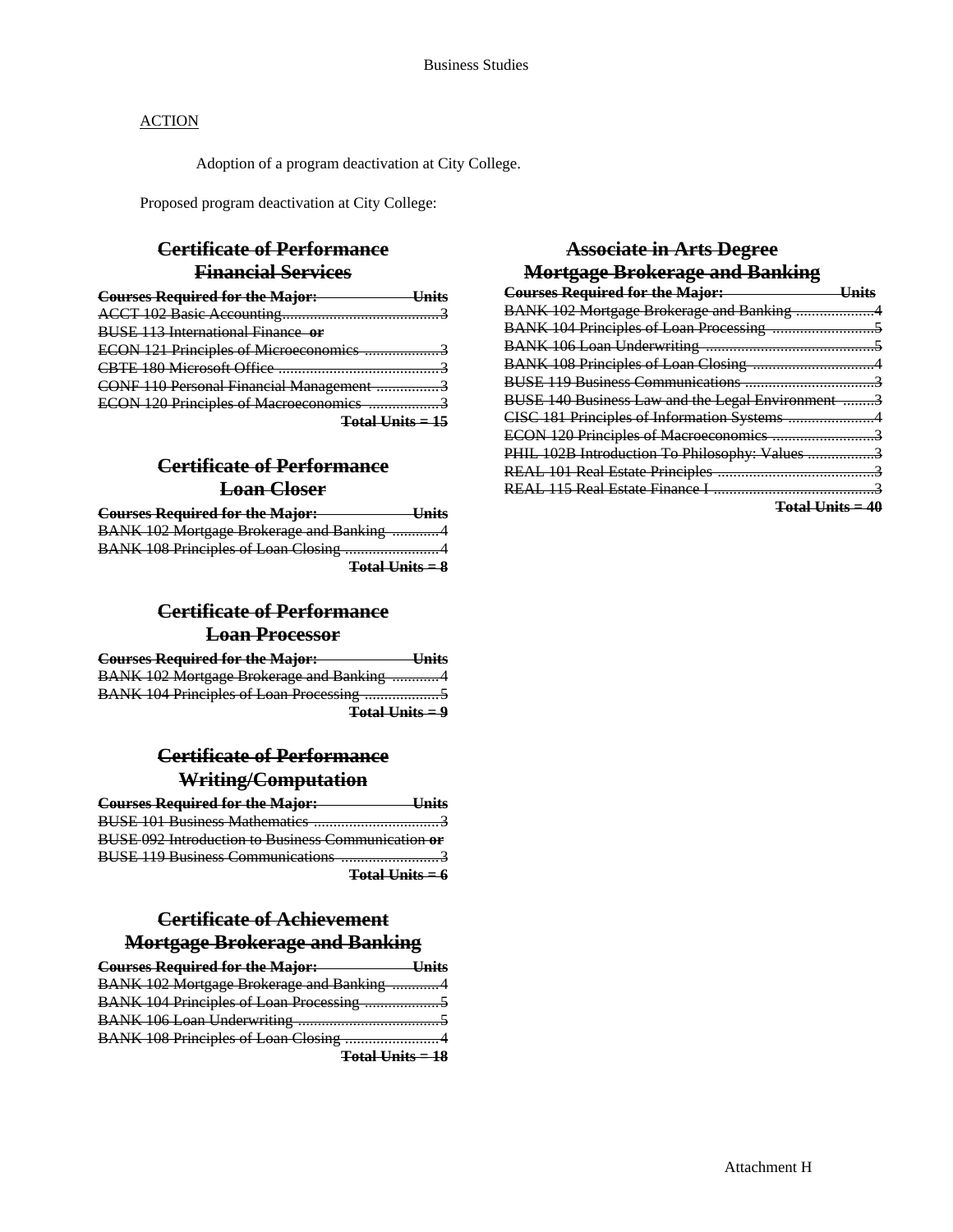Adoption of a program revision at City College.

Proposed program revision at City College:

# **Certificate of Achievement Technology Specialist**

| <b>Courses Required for the Major:</b>       | <b>Units</b> |
|----------------------------------------------|--------------|
| BUSE 119 Business Communications 3           |              |
| CISC 161 Software Project Management 4       |              |
| CISC 181 Principles of Information Systems 4 |              |
|                                              |              |
| INWT 110 Desktop Support Technician I 3      |              |
|                                              |              |
| INWT 140 Security+ Certification Training 3  |              |
| Total Units $= 21$                           |              |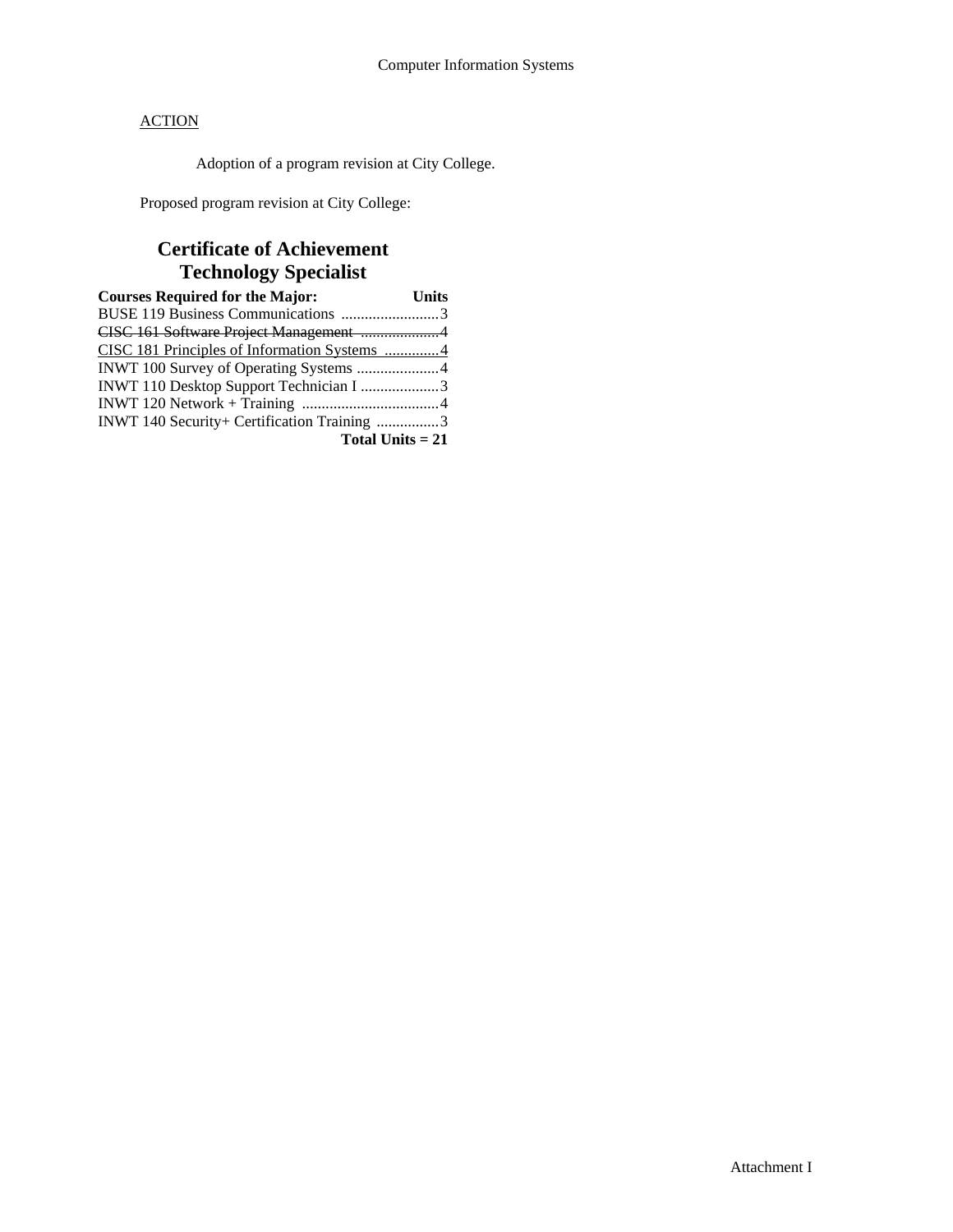### Homeland Security

Pursuant to Section 78016 of the Education Code, the following is a program review summary: Transportation Security Program

| C.            | Labor Market Information <sup>1</sup> : | The annual average number of persons employed in the<br>Transportation Security program area is 400 in San Diego County<br>in the 2011 Employment year. Approximately 40 new job<br>openings are projected through 2011. |
|---------------|-----------------------------------------|--------------------------------------------------------------------------------------------------------------------------------------------------------------------------------------------------------------------------|
| D.            | Duplication <sup>2</sup> :              | Grossmont College, Palomar College.                                                                                                                                                                                      |
| $\mathcal{C}$ | Effectiveness <sup>3</sup> :            | Program Area OR the projected enrollment 40 students for the<br>2011-2012 year in a New Program area.                                                                                                                    |
| 4.            |                                         | Information was obtained from TSA Employment Estimates<br>Information was obtained from the following school websites: CCC Chancellor's Office Inventory                                                                 |

- of Approved Programs.
- 6. Information was obtained from current enrollment figures.

**ACTION** 

Adoption of a new program at Miramar College.

Proposed new program at Miramar College:

# **Certificate of Performance: Transportation Security**

# **Courses Required for the Major:**

| Total Units $= 9$                            |  |
|----------------------------------------------|--|
| HSEC 120 Transportation and Border Security3 |  |
|                                              |  |
| HSEC 110 Intelligence Analysis and Security  |  |
|                                              |  |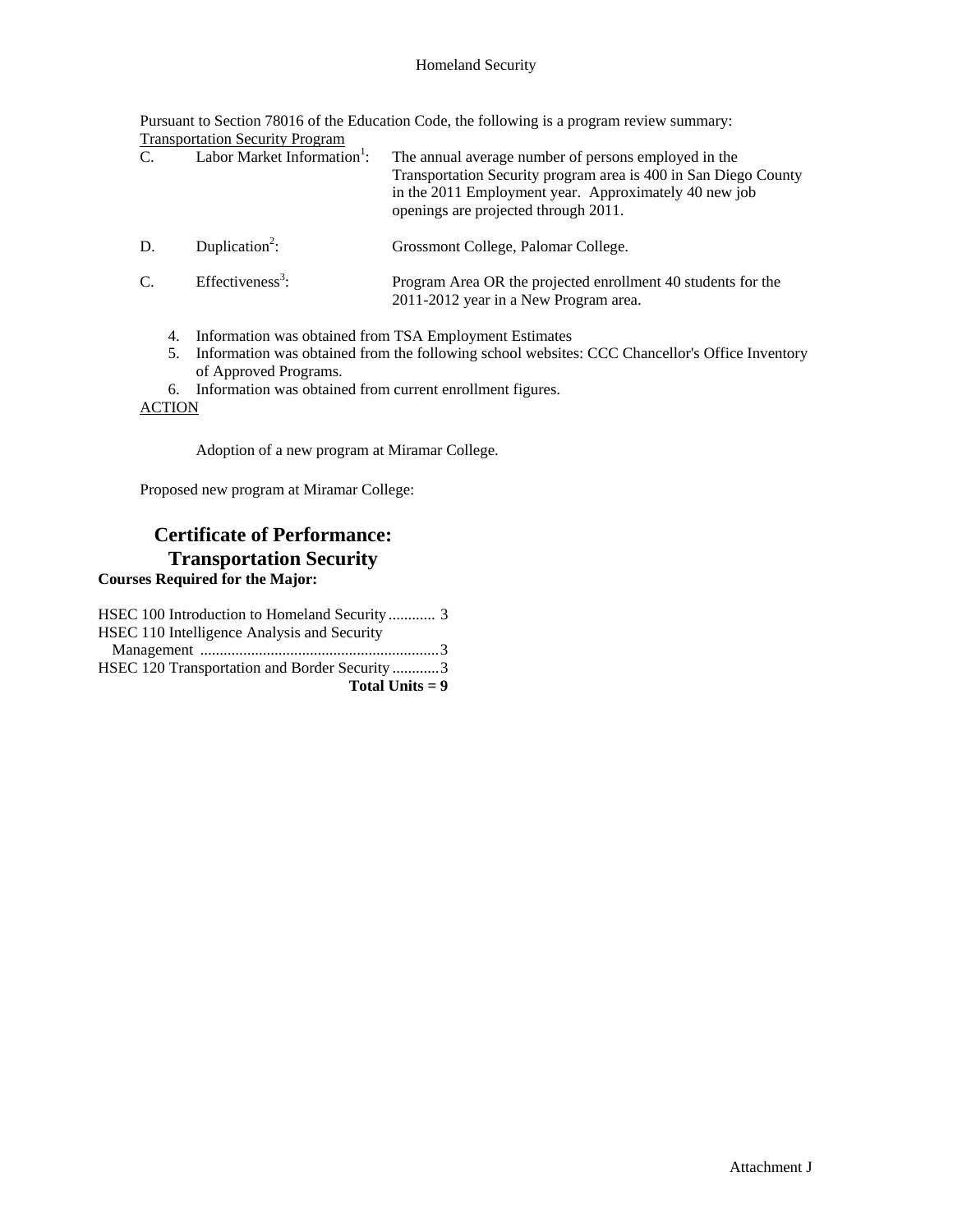Adoption of a program revision at City College.

Proposed program revision at City College:

# **Licensure Only Licensed Vocational Nurse to Registered Nurse Thirty Unit Option**

| <b>Program Prerequisites:</b><br>Units               |
|------------------------------------------------------|
|                                                      |
|                                                      |
| <b>Courses Required for the Major:</b><br>Units      |
| NRSE 201 Transition to Associate Degree Nursing  2   |
| NRSE 202 Adult Health Nursing III 4.5                |
| NRSE 203 Psychosocial and Gerontological Nursing 4.5 |
|                                                      |
| NRSE 205 Transition to the Registered Nurse Role 4   |
|                                                      |
| NRSE 240 Medical/Surgical Nursing III 4.5            |
| NRSE 242 Mental Health & Gerontological Nursing 4.5  |
| NRSE 244 Medical Surgical Nursing IV 4.5             |
|                                                      |
| <b>Total Units=20</b>                                |

# **Associate in Science Degree Licensed Vocational Nurse to Registered Nurse (Advanced Placement)**

| <b>Program Prerequisites:</b>                        | <b>Units</b>       |
|------------------------------------------------------|--------------------|
|                                                      |                    |
|                                                      |                    |
|                                                      |                    |
| <b>Courses Required for the Major:</b>               | <b>Units</b>       |
|                                                      |                    |
| NRSE 201 Transition to Associate Degree Nursing  2   |                    |
| NRSE 202 Adult Health Nursing III  4.5               |                    |
| NRSE 203 Psychosocial and Gerontological Nursing 4.5 |                    |
|                                                      |                    |
| NRSE 205 Transition to the Registered Nurse Role  4  |                    |
|                                                      |                    |
| NRSE 240 Medical/Surgical Nursing III  4.5           |                    |
| NRSE 242 Mental Health & Gerontological Nursing 4.5  |                    |
| NRSE 244 Medical Surgical Nursing IV  4.5            |                    |
|                                                      |                    |
|                                                      |                    |
| SPEE 103 Oral Communication or                       |                    |
|                                                      |                    |
| ANTH 103 Introduction to Cultural Anthropology or    |                    |
| SOCO 101 Principles of Sociology or                  |                    |
| SOCO 110 Contemporary Social Problems  3             |                    |
|                                                      | Total Units $= 32$ |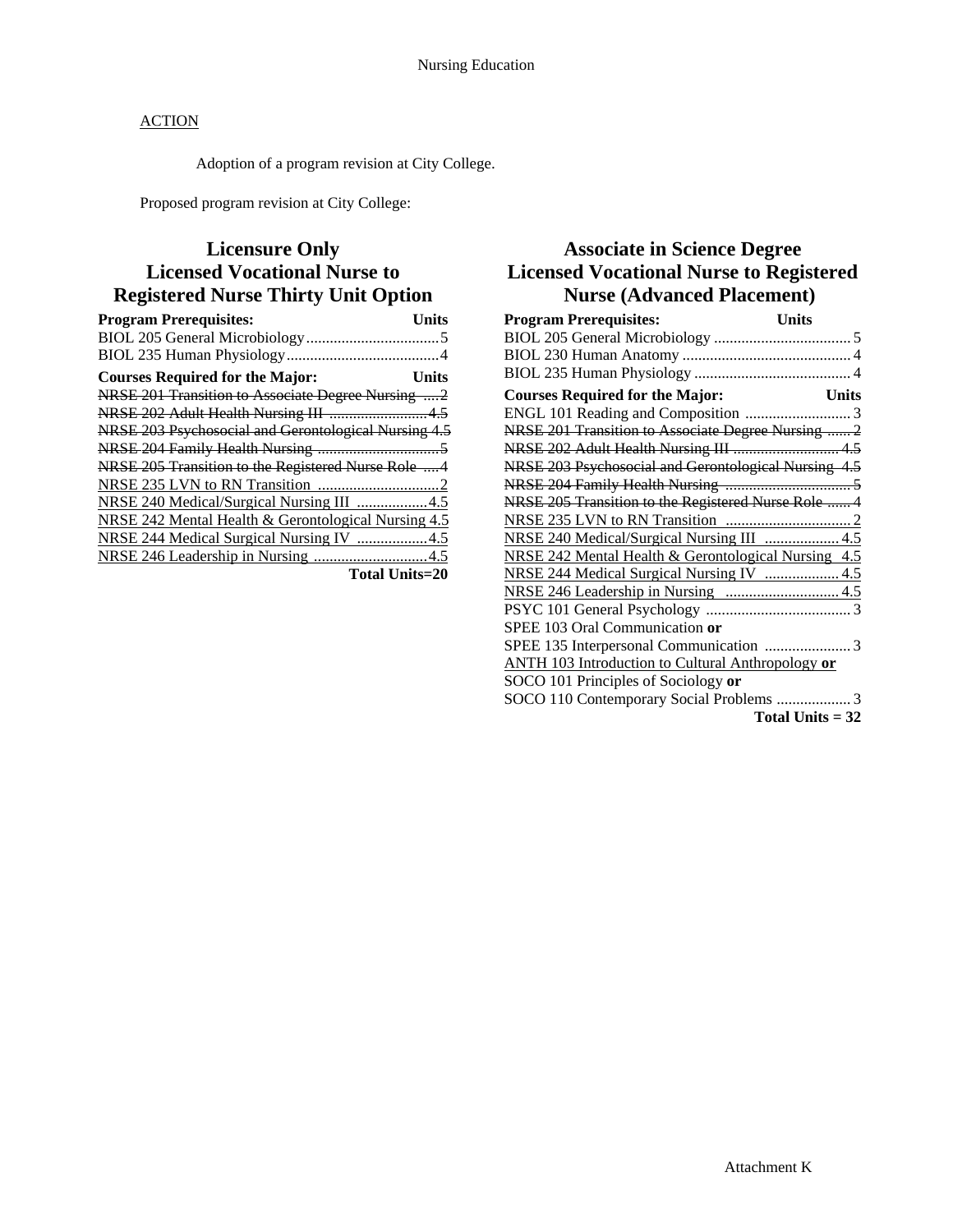Adoption of a program revision at City College.

Proposed program revision at City College:

# **Certificate of Performance Peace Studies**

| <b>Courses Required for the Major:</b><br>Units  |
|--------------------------------------------------|
| BIOL 101 Issues in Environmental Biology 4       |
| ANTH 103 Introduction to Cultural Anthropology 3 |
| ENGL 101 Reading and Composition or              |
| ENGL 105 Composition and Literature 3            |
| PEAC 101 Introduction to Peace Studies 3         |
| PEAC 250 Field Experience In Peace Studies 1     |
| PEAC 277C Service Learning-Community: Peace      |
|                                                  |
| PHIL 102B Introduction To Philosophy: Values 3   |
| Total Units $= 17$                               |

## **Associate in Arts Degree Peace Studies**

| <b>Courses Required for the Major:</b>             | <b>Units</b> |
|----------------------------------------------------|--------------|
| ANTH 103 Introduction to Cultural Anthropology 3   |              |
| BIOL 101 Issues in Environmental Biology 4         |              |
|                                                    |              |
| PEAC 101 Introduction to Peace Studies 3           |              |
| PEAC 102 Nonviolence and Conflict Resolution 3     |              |
| PEAC 201 Environmental Sustainability, Justice and |              |
|                                                    |              |
| PEAC 250 Field Experience In Peace Studies  1-3    |              |
| PEAC 277C Service Learning Community: Peace        |              |
|                                                    |              |
| PHIL 102B Introduction To Philosophy: Values 3     |              |
| POLI 140 Contemporary International Politics 3     |              |
| Total Units $= 26-28$                              |              |
|                                                    |              |